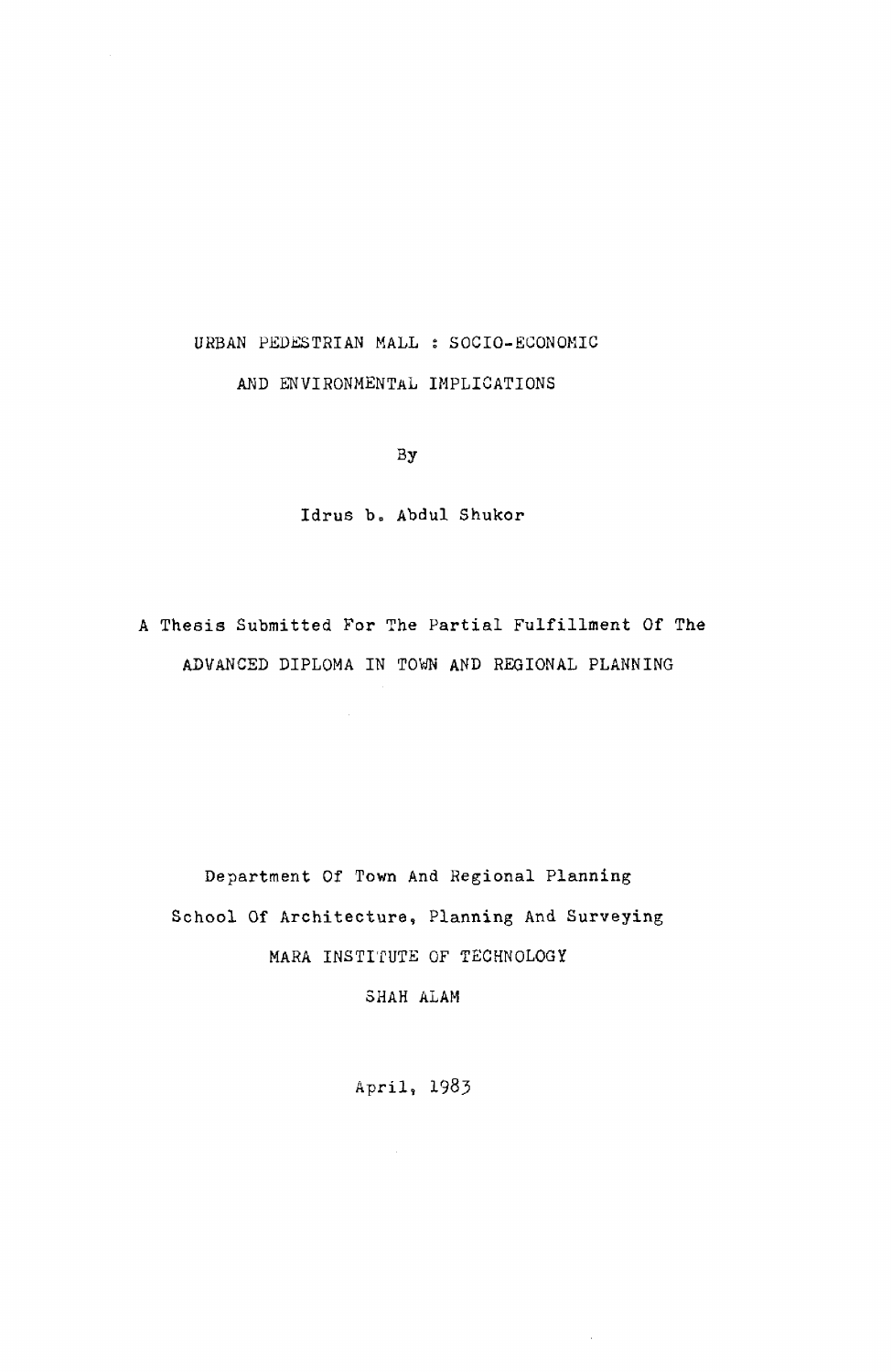#### INSTITUT TEKNOLOGI MARA KAJIAN SENIBINA, PERANCANGAN & UKUR JABATAN PERANCANG BANDAR & WILAYAH

Adalah disyorkaa bahawa tesis ini yang disediakan oleh

## IDRUS BIN ABDUL SHUKOR

bertajuk URBAN PEDESTRIAN MALL ; SOCIO-ECONOMIC

### AND ENVIRONMENTAL IMPLICATIONS,

dibawah penyeliaan saya/kami diterima sebagai memenuhi sebahagian dari syarat untuk Diploma Lanjutan Perancang Bandar dan Wilayah.

 $\overline{\phantom{a}}$ 

Diluluskan oleh;

Alen

YAP BOO HEONG  $\mathcal{L}_{\mathcal{L}}$ EN. D PENYELIA UTAMA

 $\epsilon$ 

PENYELIA MADYA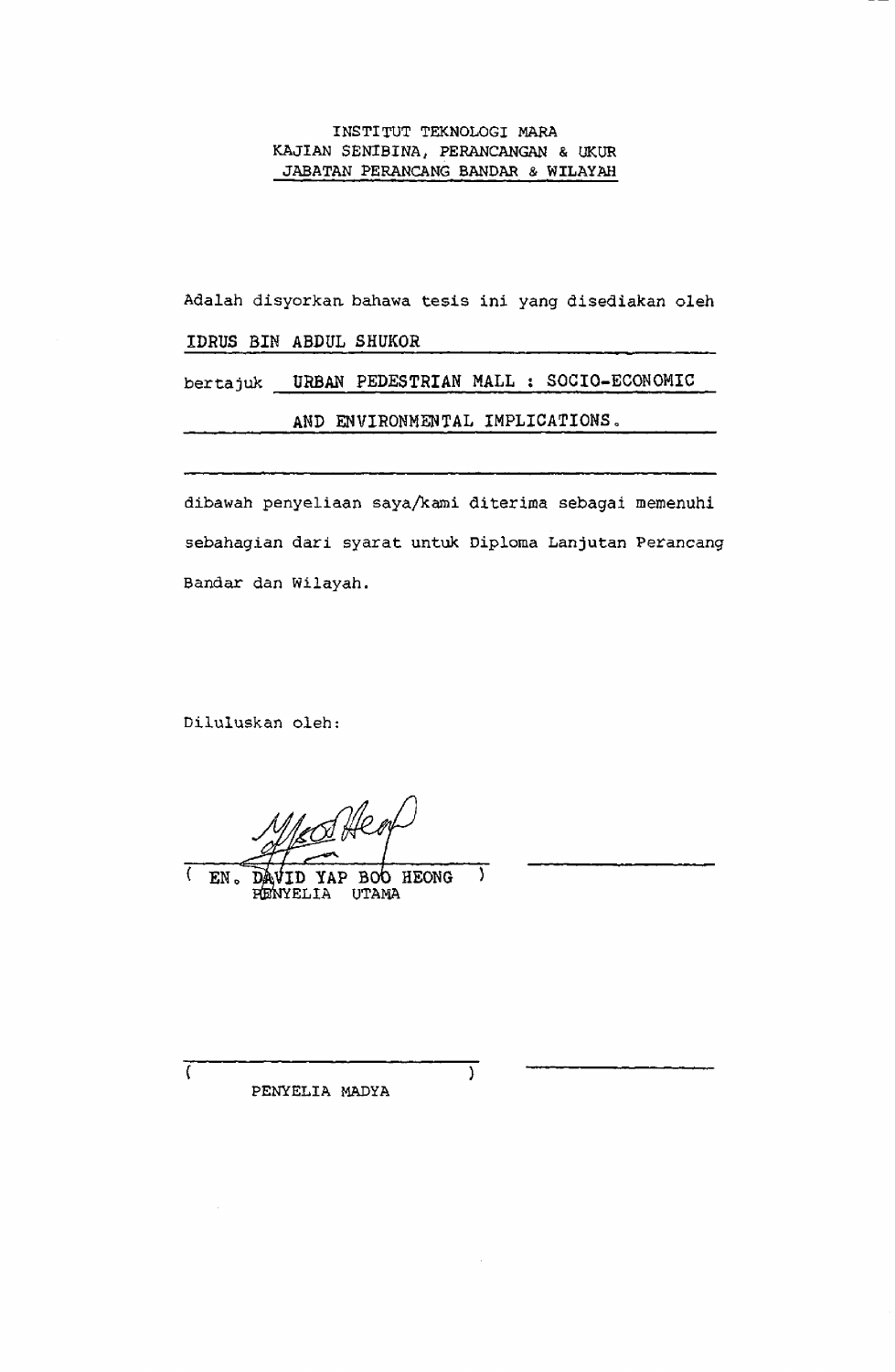## Table of Contents

| Acknowledgements                                          |                                         | i              |
|-----------------------------------------------------------|-----------------------------------------|----------------|
| Table of Contents                                         |                                         | iii            |
| List of Figures                                           |                                         | viii           |
| List of Tables                                            |                                         | x              |
| List of Plates                                            |                                         | ΧV             |
| Abstract                                                  |                                         | xvii           |
| Aim of the Study                                          |                                         | xix            |
| Methodology of Study                                      |                                         | xxi            |
|                                                           |                                         |                |
| 1.0 EVOLUTION AND DEVELOPMENT OF URBAN<br>PEDESTRIAN MALL |                                         | ı              |
|                                                           | 1.1 Introduction                        | ı              |
|                                                           | 1.2 The birth of pedestrianization      | $\mathbf{I}$   |
|                                                           | 1.3 Defination of urban pedestrian mall | 4              |
|                                                           | 1.3.1 Traditional pedestrian mall       | 5              |
|                                                           | 1.3.2 Transitway                        | 5              |
|                                                           | 1.3.3 Semi-mall                         | 5              |
|                                                           | 1.3.4 Enclosed mall                     | 5              |
|                                                           | 1.4 Function of pedestrian mall         | 6              |
|                                                           | 1.4.1 Traffic management                | 6              |
|                                                           | 1.4.2 Economic revitalization           | $\overline{7}$ |
|                                                           | 1.4.3 Environmental improvement         | 8              |
|                                                           | 1.4.4 Social benefits                   | 8              |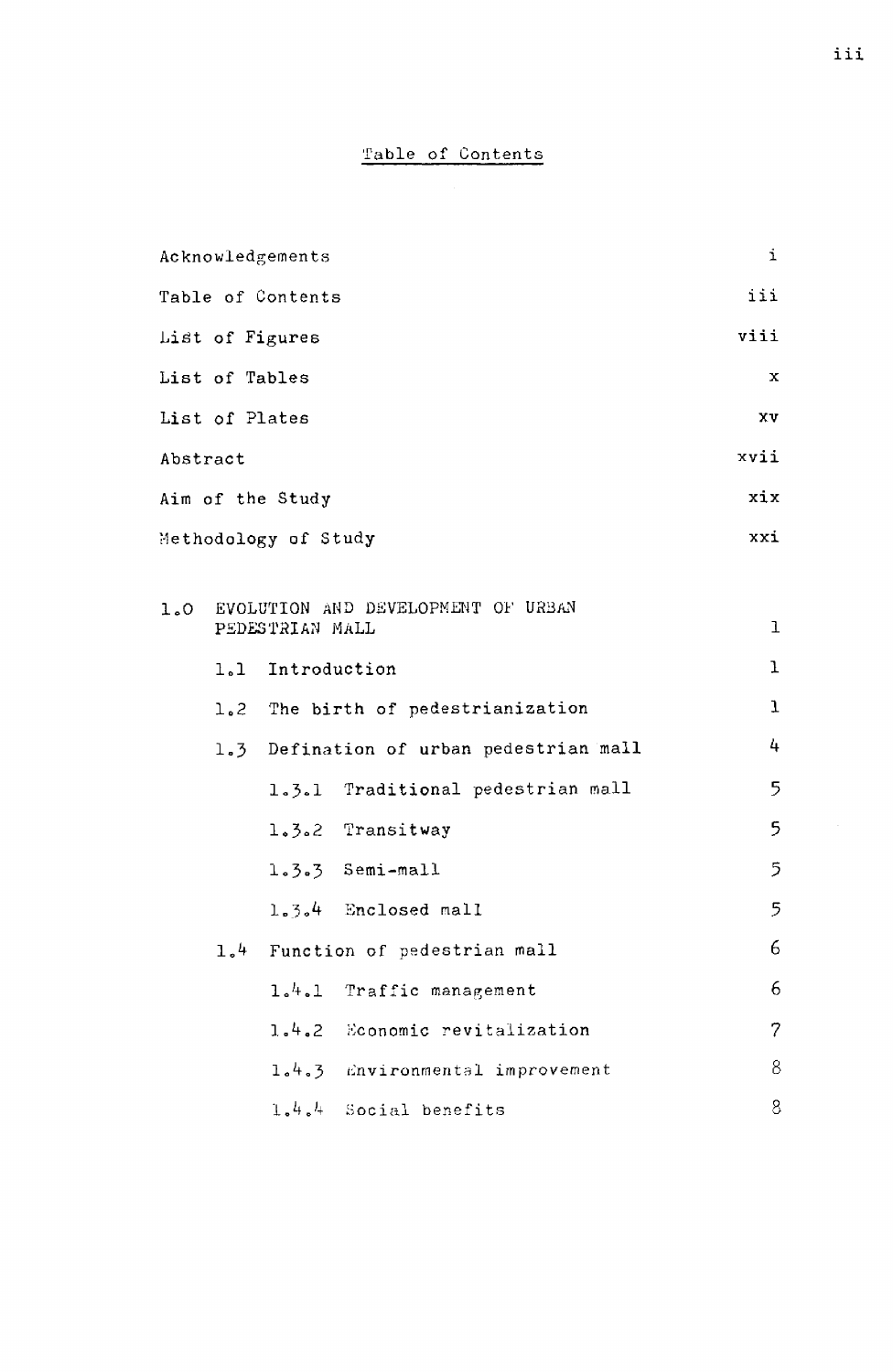#### Abstract

The degrading quality of urban life in Georgetown could well be associated with the encroachment of traffic. More people are turning to the suburbs to escape the hostile urban environment. The downtown retail activities are left dilapidated physically and economically depressed while the shopping complexes prosper under such an environment. The Penang City Council feels that the implementation of a pedestrianization program would solve the problem but it is opposed by the retailers and some of the customers.

To uncover the reasons for such negative responses, the retailers opinion survey and the public opinion survey are conducted. The data from the surveys are used to evaluate the performance of the previous mall experiments and also the response of the users towards the proposed mall program.

The main problem affecting the effectiveness of the previous mall experiments relates to the lack of comprehensive planning done prior to those mall experiments. The users requirements are not adequately accommodated for and potential problems are not foraeen. The previous mall experiments have also failed to incorporate community involvement in the planning, implementation and management programs. The olanning of the mall has also